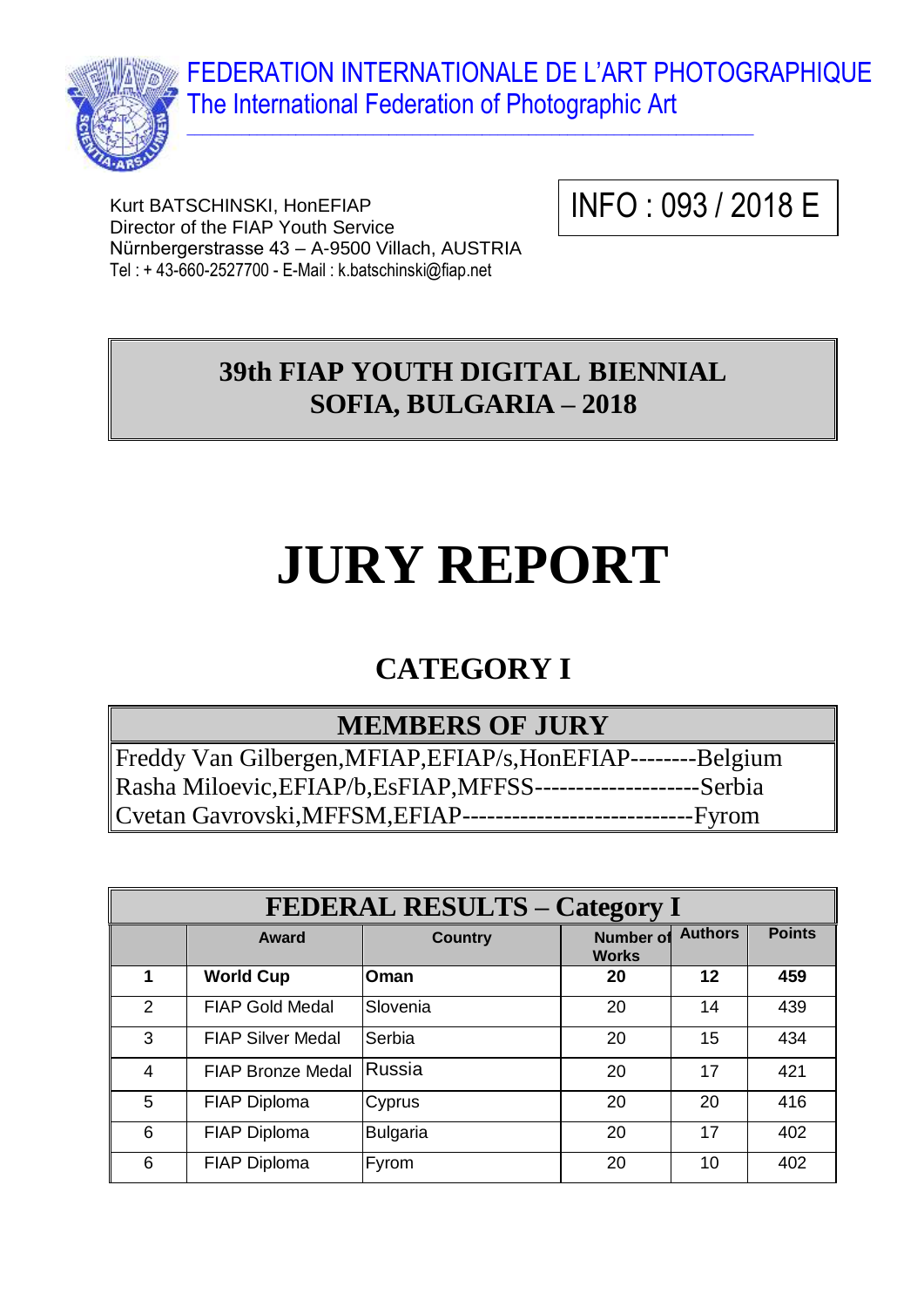FEDERATION INTERNATIONALE DE L'ART PHOTOGRAPHIQUE The International Federation of Photographic Art

 $\_$  , and the set of the set of the set of the set of the set of the set of the set of the set of the set of the set of the set of the set of the set of the set of the set of the set of the set of the set of the set of th



| <b>FEDERAL RESULTS - Category I</b> |              |                       |                                  |                   |               |  |
|-------------------------------------|--------------|-----------------------|----------------------------------|-------------------|---------------|--|
|                                     | <b>Award</b> | <b>Country</b>        | <b>Number of</b><br><b>Works</b> | <b>Authors</b>    | <b>Points</b> |  |
| 8                                   | Accept       | Germany               | 20                               | 19                | 401           |  |
| 8                                   | Accept       | Slovakia              | 20                               | 16                | 401           |  |
| 10                                  | Accept       | Bosnia & Herzegovina  | 20                               | 19                | 390           |  |
| 11                                  | Accept       | <b>United Kingdom</b> | 20                               | 10                | 389           |  |
| 12 <sup>2</sup>                     | Accept       | <b>Czech Republic</b> | 20                               | 15                | 375           |  |
| 13                                  | Accept       | Finland               | 20                               | $12 \overline{ }$ | 365           |  |
| 14                                  | Accept       | Japan                 | 20                               | 10                | 337           |  |
| 15                                  | Accept       | South Africa          | 16                               | 11                | 303           |  |
| 16                                  | Accept       | Spain                 | 10                               | 5                 | 173           |  |

| <b>INDIVIDUAL AWARDS - Category I</b> |                           |                 |                  |  |
|---------------------------------------|---------------------------|-----------------|------------------|--|
| <b>Award</b>                          | <b>Author</b>             | <b>Country</b>  | <b>Title</b>     |  |
| <b>FIAP Gold medal</b>                | Maria Balog               | Serbia          | Fragile thoughts |  |
| <b>FIAP Silver medal</b>              | Maali Al Shukaili         | Oman            | My father        |  |
| <b>FIAP Silver medal</b>              | Elizaveta Chausova        | Russia          | The flower girl  |  |
| FIAP Bronze medal                     | Hayat Al Bulushi          | Oman            | Triangle         |  |
| FIAP Bronze medal                     | <b>Kristofyr Jordanov</b> | <b>Bulgaria</b> | Rila in snow     |  |
| FIAP Bronze medal                     | <b>Florian Guldner</b>    | Germany         | We-Need          |  |
| APB Gold medal                        | Aleksandra Dudas          | Serbia          | Pouring          |  |